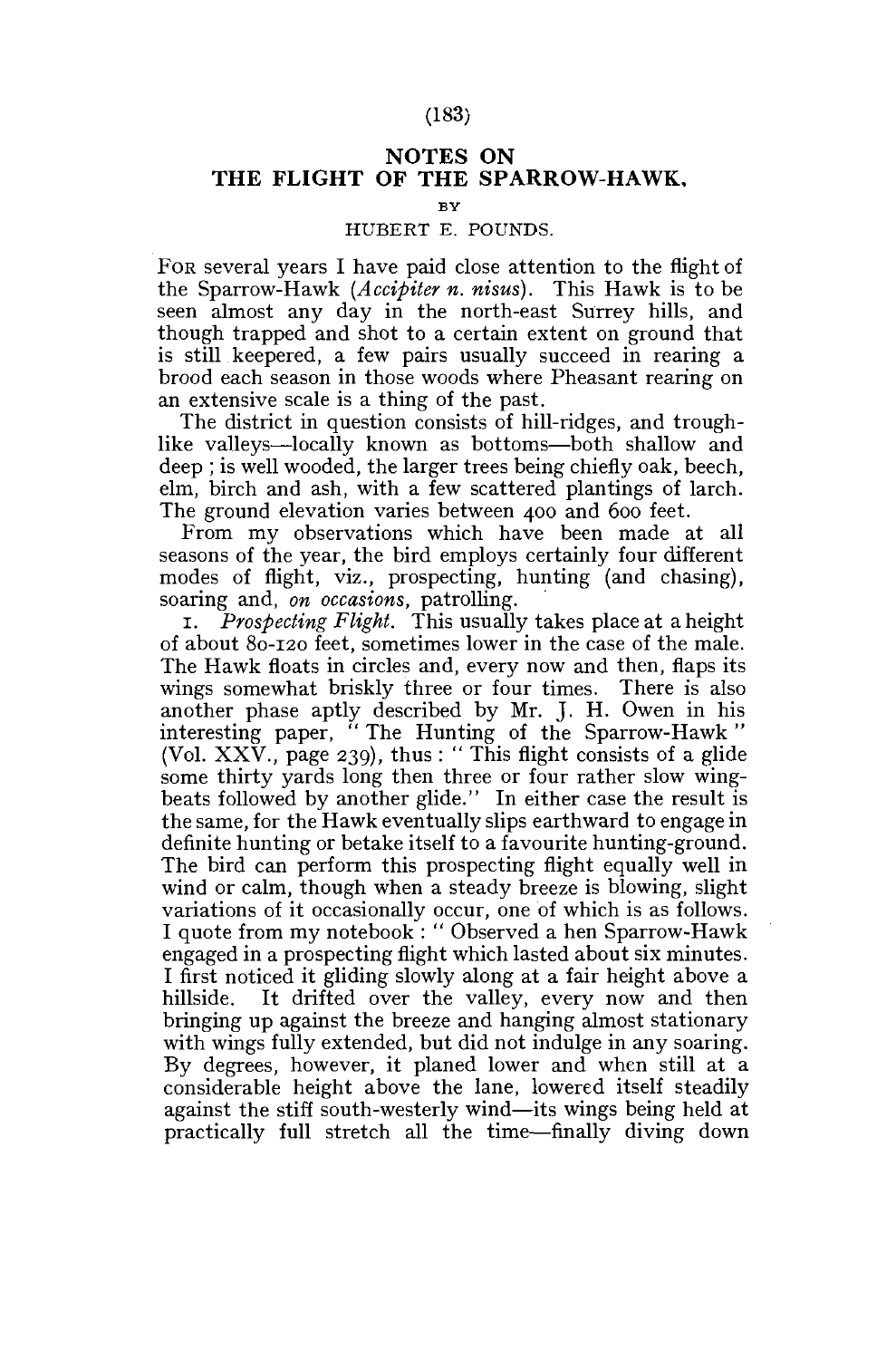amongst the trees of a wood near by, presumably to strike or engage in definite hunting."

There seems little cause to doubt that during a prospecting flight the Hawk is deciding upon a hunting route, as it is frequently witnessed shortly after one has failed in its efforts to capture a bird. When such is the case, the circling type of prospecting flight may last from 15 seconds to 2 minutes or even longer, and then, more often than not, the Hawk sails right away from the vicinity of the spot where it lost its intended victim. On the other hand, I have seen a cock Sparrow-Hawk after dashing through a hillside shaw in the corner of a field and failing to make a capture, indulge in a low prospecting flight at a height of not more than 30 feet in the valley below, and close to the wood itself. On this occasion, the Hawk circled slowly and smoothly several times and swayed nicely just like a miniature Buzzard, with wings held stiffly extended and canted *slightly* upward, then at the end of about 20 seconds, sped back into the trees and returned along its original line of flight.

2. *Hunting (and Chasing) Flight.* This phase of the Sparrow-Hawk's flight is the one by which the bird is recognized and commonly known to the majority of keepers. It is a masterly performance, accomplished mainly by gliding, and the three or four wing-beats visible at intervals during the course of a hunt seem scarcely necessary to maintain momentum, for it is remarkable the distance the bird can cover without resorting to wing-beats at all. For instance, they do not appear necessary to assist it in rising to clear a hedge or gate; the bird just glides smoothly up and over the obstruction and on as before, without the slightest visible loss of speed. This characteristic hunting flight may be seen as the Hawk works alongside the edge of a wood, hedge, or fence, or down rides and paths in woods and plantations ; also along streams and brooks in districts where these are present. It varies from a height of 1-2 feet to as much as 5-7 feet above the ground, and when a hedge is being worked, the bird slips over to first one side then the other, the change taking place about every 60 yards. At a fair estimate I put the normal speed of the Sparrow-Hawk's hunting flight at 40-45 m.p.h., though, on occasions, it is considerably less, approximately 18-25 m.p.h. The latter figure was arrived at after an experience I had several years ago when following a Sparrow-Hawk down a little-frequented lane on a cycle. The Hawk was working both sides of a hedge on the left-hand side of the road, and I knew my own speed to be about 16 m.p.h.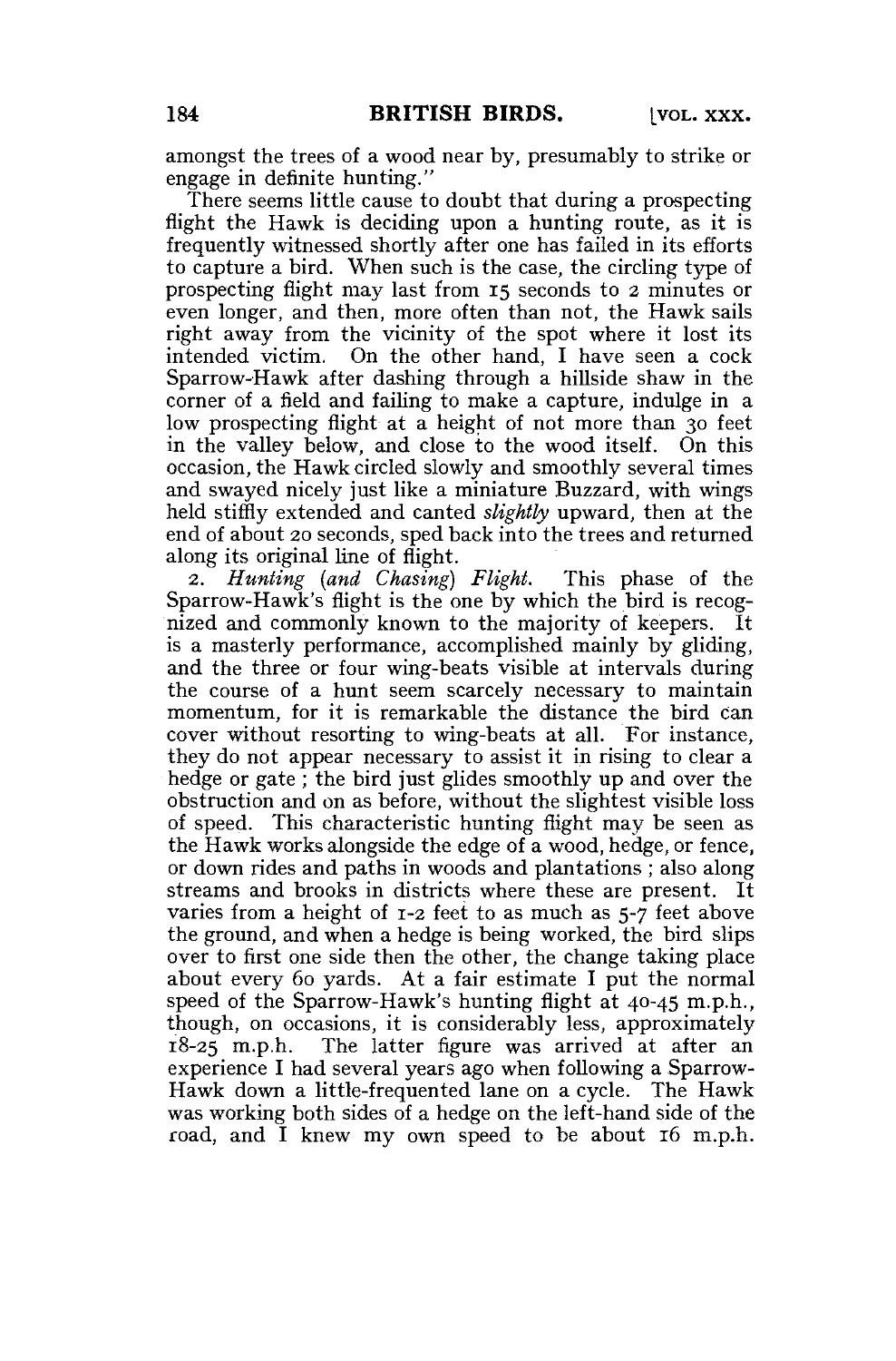Although I was some way behind, and the distance between us gradually increased, I was able to follow it nearly quarter of a mile before it finally turned off and crossed a cornfield.

There is another form of this hunting flight practised chiefly, I think, by the cock Sparrow-Hawk, and that is a low rapid flight straight through a wood or shaw. It is a performance worth seeing, momentary though it usually is. I have witnessed it a number of times, and it seems as if the Hawk flings all thoughts of rides, tracks, and paths, to the wind, and just dashes through the brushwood a foot or so above the ground with grim determination. How it manages to thread its way through and avoid impact with the branches and stems of the bushes is very puzzling; the agility it displays is little short of amazing. Wing-beats are few, so far as one can tell as the bird sweeps past and, on emerging from cover, I have seen it throw up and dart back through the trees of the wood it had just left. Its speed on such occasions is exceedingly difficult to estimate, but I should say it does not exceed 25 m.p.h. and this is, probably, a trifle too high.

The prevalence of fog does not seem to interfere with the hunting of this Hawk, in all probability it is of great assistance. Last winter I had an interesting experience in this connexion, and one, too, which demonstrated the bird's remarkable wing-control. I again quote from my notebook, the date being December 7th, 1935 : "Fog enveloped the Surrey hills, visibility not extending beyond about 200 feet. While I was waiting on the western edge of the larch plantation near  $-\frac{1}{x}$ . a hen Sparrow-Hawk suddenly appeared gliding alongside the trees at a height of about 6 feet above 'the ground. The Hawk came straight towards me, in fact, I thought she was going to skim close past my head, but when 10 feet away, directly in front of me, pulled up ' dead,' and with much flapping turned sharply left, and flew back over the tops of the larches. It was a most interesting sight to watch the bird thus put on the brake at such close range." The speed of this bird was not, I think, in excess of about 20 m.p.h. for I had time, as it was approaching, to make a mental note that  $(a)$  it appeared to be looking on the ground, and *(b)* the primary feathers were splayed out and plainly visible.

Occasionally when travelling across country at a fair height or when mounting briskly prior to indulging in a prospecting flight, the Hawk's wings are bent *slightly* back at the carpal joint. Again, when travelling purposefully across country against the wind, the Sparrow-Hawk glides steadily but slowly, covering a considerable distance between wing-beats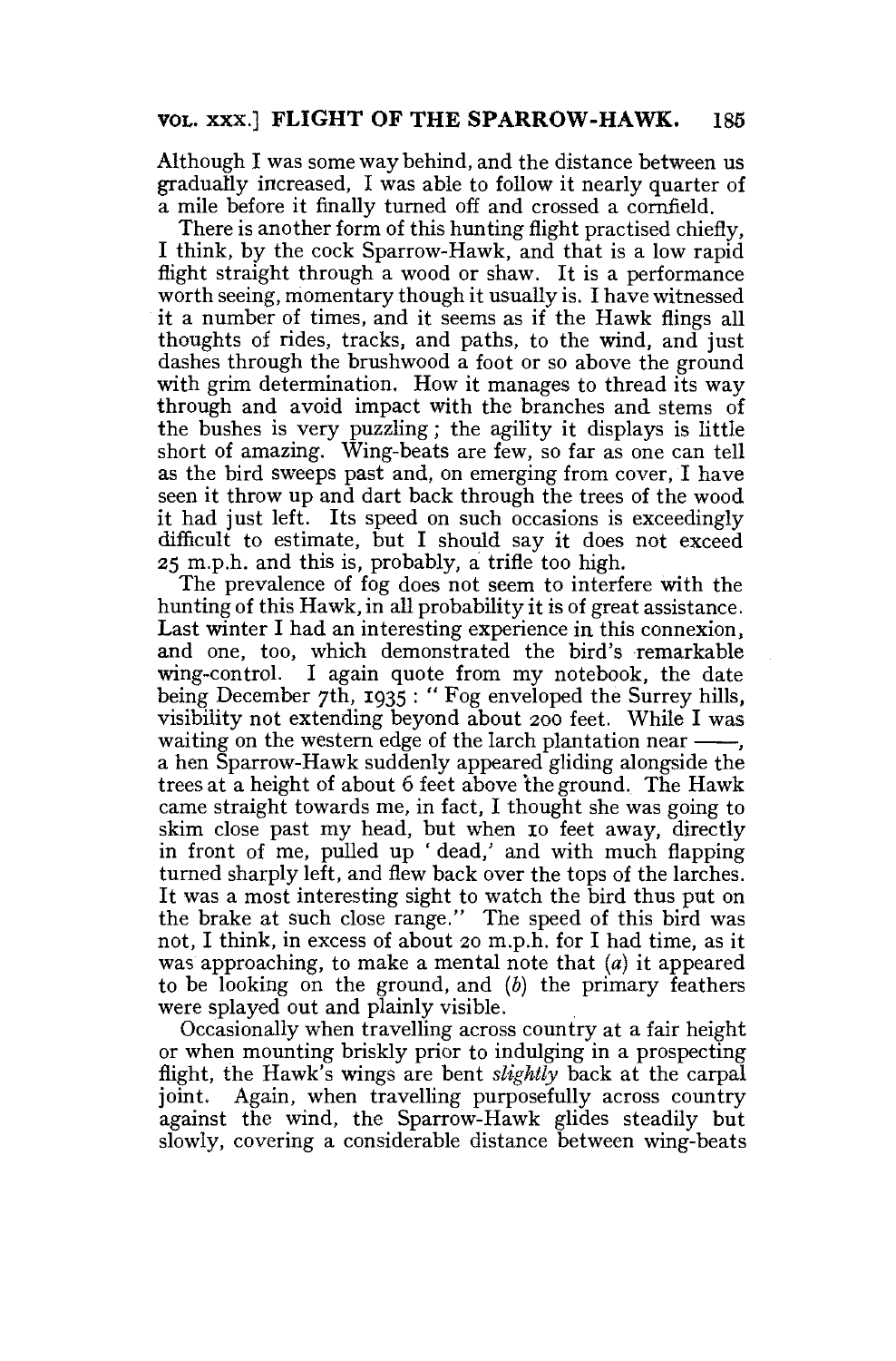though now and again making leeway ; the wings, too, are often arched a trifle at the shoulders during these extended glides.

The accelerating power of this Hawk when quarry is sighted is an interesting feature of its hunting flight, for with little or no effort it can spurt forward to follow every twist and turn of its intended victim. If a chase takes place in a large open field, the pursued, be it finch, bunting, or lark, has but the barest chance of escape. It may shake off its grim enemy for a brief space of time but in the end, probably through exhaustion, succumbs. In small fields bounded by a thick hedge or bordering a wood, I have several times seen a Sparrow-Hawk completely foiled by its quarry successfully slipping into a dense hawthorn, or dodging through the branches of trees. With Wood-Pigeons, the hen Sparrow-Hawk, I think, sometimes exercises a certain amount of strategy ; she selects her bird, then carefully " steers " it into a ride or clearing, there to administer the *coup de grace.*  I again quote from my notebook—" While going through wood I noticed a hen Sparrow-Hawk pass through the trees, and a moment after heard a company of Wood-Pigeons rise noisily farther in the wood. A few seconds later, one of them dashed out from between the trees into the clearing where I was standing, with the Sparrow-Hawk practically on top of it. As they approached me a small cloud of feathers floated behind them, but my presence saved the pigeon from what must have proved certain death for, when nearly overhead, the Hawk broke from her quarry and swerved aside, rising in a grand ascending curve above the trees while the pigeon dashed away, disappearing beyond some birches. A few minutes after this I again observed the Hawk engaged in a prospecting flight over a gorse-brake on the edge of the wood. This lasted nearly three minutes, after which it glided away in a north-westerly direction towards  $-\infty$  wood."

I consider the Sparrow-Hawk capable of a maximum chasing speed on the level of  $60-65$  m.p.h., but in a fast power-dive ", when its wings are used to force the pace, it attains more.

3. *Soaring Flight.* Very little mention seems to be made by the average observer concerning the powerful soaring flight of the Sparrow-Hawk. This may be due to the fact that it requires a trained and keen eye to be able to say definitely whether a soaring " Hawk " is a Hobby, Sparrow or Kestrel, for both the first and last named, as is well known, excel in the art. The Sparrow-Hawk, on occasions, certainly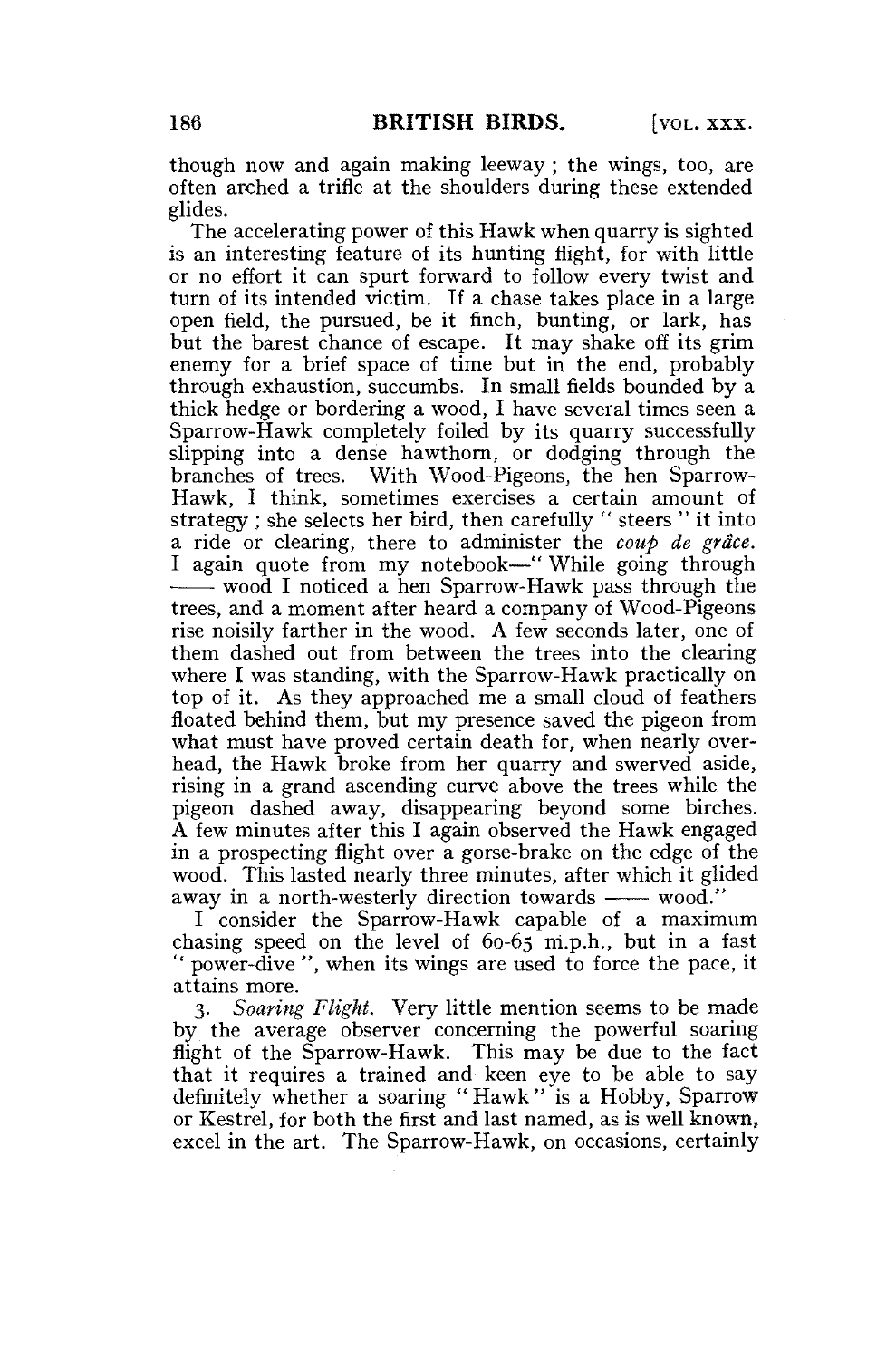runs the Kestrel close as regards its capabilities in this respect. But whereas the Kestrel (and Hobby) will ring upward without visible wing-beat on the calmest of summer days, the Sparrow-Hawk usually employs three or four rather slow occasionally somewhat brisk and impetuous—wing-beats at intervals during the first half of an ascent. I have closely followed through good glasses a number of soaring Sparrow-Hawks, and I do not think these wing-beats materially increase the bird's speed enough to assist it in mounting the next series of spirals. Moreover, once it has climbed to 200 or 250 feet, the remainder of the flight is often accomplished without any apparent effort on the bird's part. It just circles slowly smoothly upward. When the maximum height is attained, and this under favourable conditions is probably well over 800 feet—one Sparrow-Hawk I watched though was all but invisible to unaided vision, this being partly due to the distance it had drifted during the ascent—the Hawk sails round alternately flapping and gliding, or else beats to and fro in a series of ellipses. The performances I have followed have ultimately terminated by the Hawk either gliding slowly away to some point of the compass, or planing earthward sometimes at rather an acute angle.

This high soaring propensity of the Sparrow-Hawk takes place on days that are fine and sunny with little or no wind ; sunshine, however, appears to be appreciated if not essential. Again, I have witnessed soaring flights when an altitude of roughly 300 feet has been attained, on days when sunshine has been intermittent and the wind fresh though, under these conditions, the tendency to drift during the ascent is usually much more marked. I have observed really high soaring flights by the Sparrow-Hawk in the following months, viz., January, February, March, April, May, June, August and November. Of these, the first three have yielded some of the best performances I have seen between the hours of  $I1$  a.m. and 2 p.m. (G.M.T.), the weather conditions, of course, being ideal with bright sunshine and a clear sky.

The following extract from my notebook concerns a soaring flight I observed in north-east Surrey on January 21st, 1933, a day of bright sunshine with little wind: " Watched a Sparrow-Hawk soaring at a considerable height while below it a Kestrel also soared. Suddenly, the former closed its wings and dived straight at the Kestrel. It came down at very high speed with legs outstretched, but just before reaching its objective swept up again in a steep climb ; the Kestrel, however, twisted aside at the critical moment as though it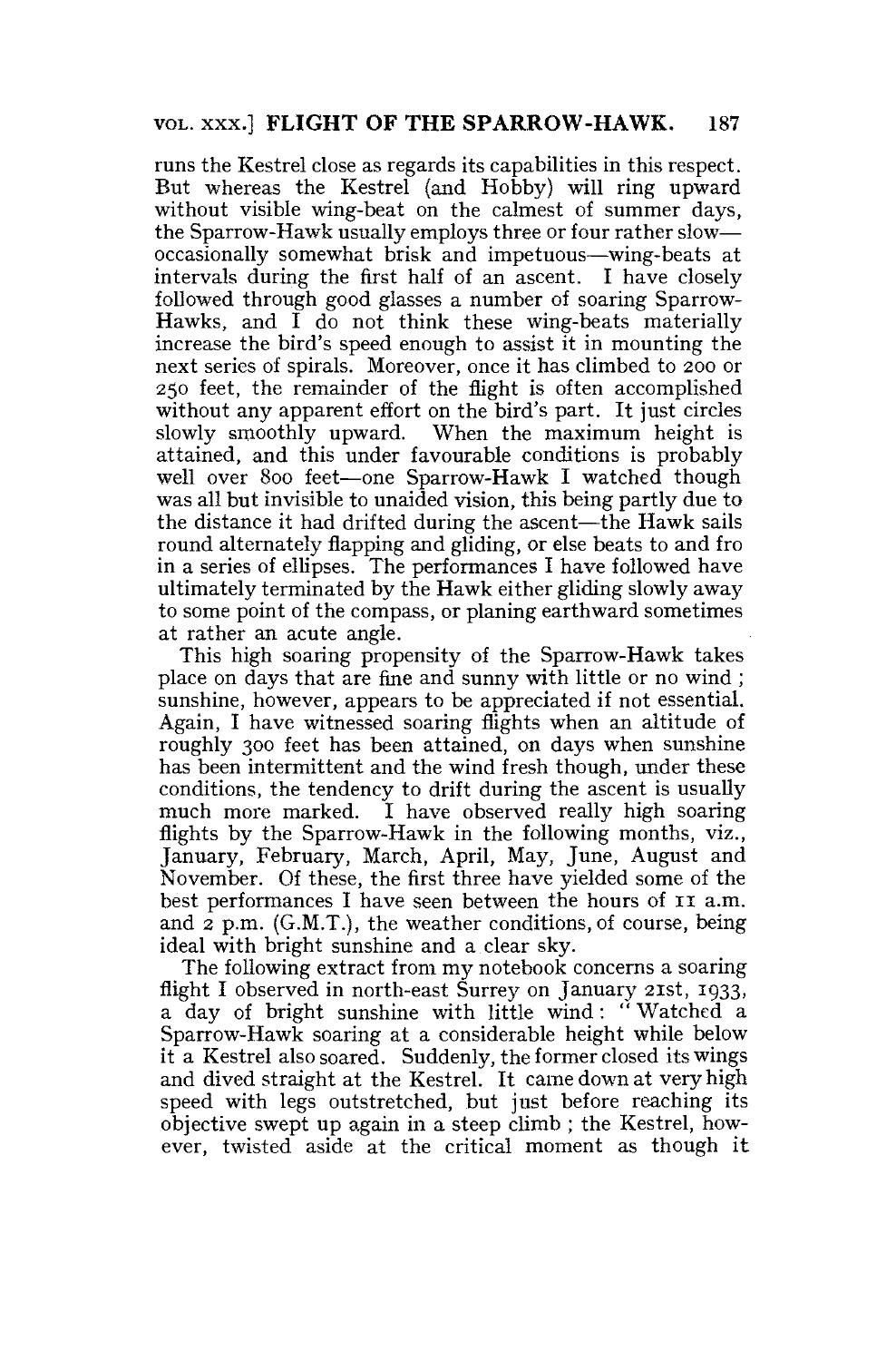expected the attack to be driven home. Beyond making another rather frolicsome kind of stoop, the Sparrow-Hawk did not further molest the Kestrel but continued soaring, and both birds at length appeared to be on a level at an altitude of about 700 feet. Eventually each glided away in different directions."

On another occasion during the month of August, I witnessed in north Sussex, a soaring flight by three Sparrow-Hawks during which they were constantly tilting at each other in playful fashion. They had attained a height of roughly 300 feet when one sailed away on its own. It travelled for nearly half a mile alternately flapping and gliding, engaged in what looked like an unusually high prospecting flight, but presently slowed down and again commenced to soar. It climbed to a height of about 600 feet and ultimately glided away. The day was fine and warm with a light south-easterly breeze.

4. *Patrolling Flight.* During the years 1932-35 a solitary Common Buzzard *{Buteo b. buteo)* was a winter visitor to the north-east Surrey hills. On a number of occasions when I observed it on the wing either crossing a wooded valley or circling above a hilltop larch plantation which, by the way, was its favourite roosting place, a Sparrow-Hawk—sometimes but more rarely a Kestrel as well—appeared in the sky and remained in attendance while the flight lasted.

During the period the Buzzard remained in the district, from November to early March, only once did I see it actually attacked by a Sparrow-Hawk and on that occasion it was sitting in an oak overlooking a field. The Hawk, a hen, sped towards it, drove it clean out of the tree and continued to molest it till the Buzzard sought sanctuary in a neighbouring wood. This incident occurred during the first winter (1932-33) I observed a Buzzard in north-east Surrey.

It was not long, however, before I associated a certain phase of flight used by the Sparrow-Hawk and which I have termed patrolling—I use the word advisedly—with the presence of the Buzzard in the district. I certainly have no recollection or record of seeing it on quite the same lines at other times. Moreover, it was so distinctive that often I was able to obtain a fairly accurate idea whereabouts the Buzzard was in hiding, especially in the case of the hilltop larch plantation referred to, as this was easily overlooked for observation purposes from a wooded hillside opposite, being silhouetted against the sky. On these patrolling flights a Sparrow-Hawk would fly steadily, alternately flapping and gliding, at an